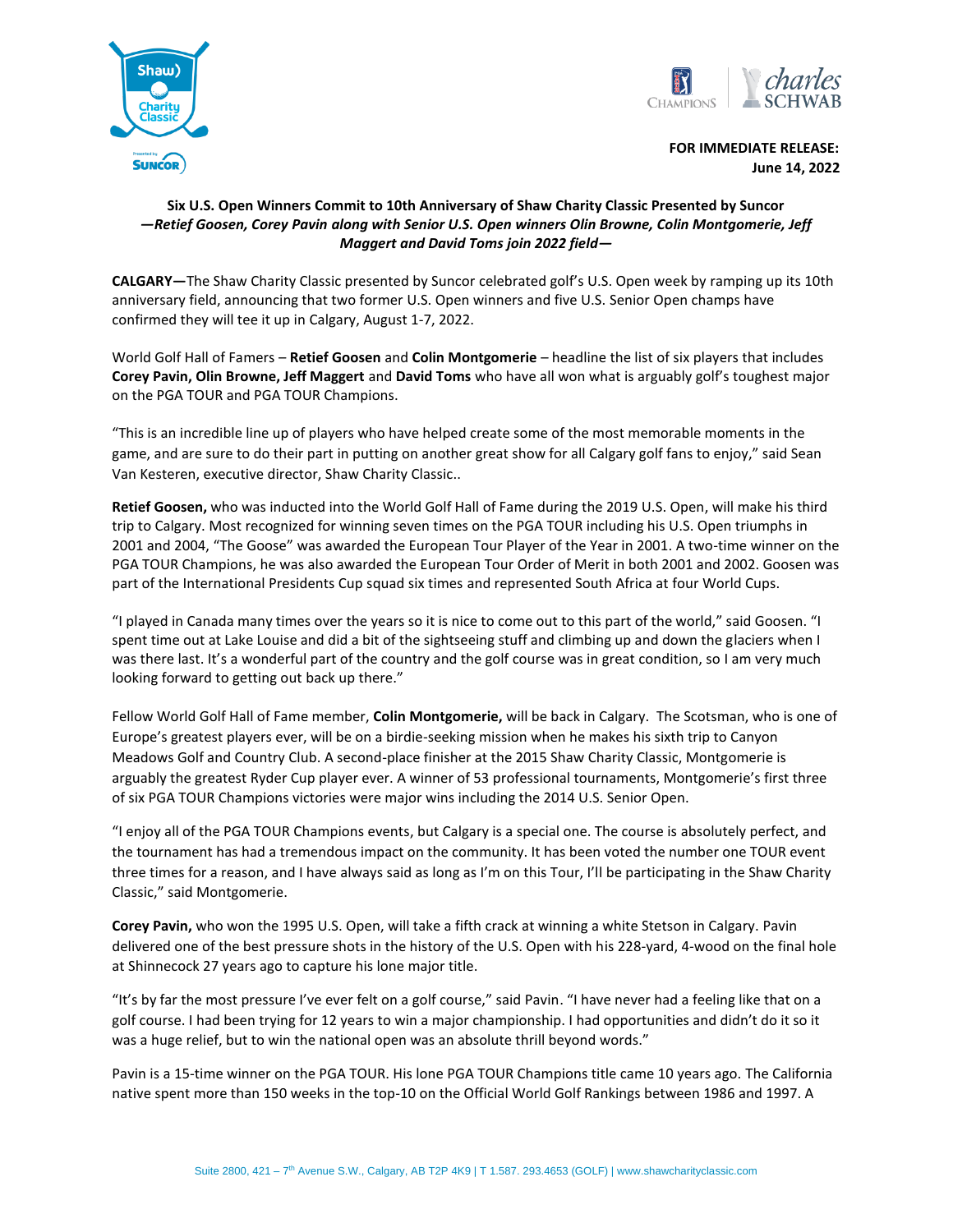



three-time Ryder Cup Team member, Pavin also captained the 2010 squad – the same year he joined the PGA TOUR Champions. His lone victory on the 50 and over swing came in 2012.

## **Olin Browne, Jeff Maggert** and **David Toms** will round out the six-player announcement.

Three-time PGA TOUR winner, **Browne,** won the 2011 U.S. Senior Open. **Jeff Maggert** won the 2015 U.S. Senior Open – the same summer he won the Shaw Charity Classic. Maggert blitzed the field and the greatest names in the game with a final round 6-under-par 64, sparking a four-shot win in Calgary. The Texan looked right at home putting on the winner's cowboy hat on the 18th green.

"I've lived in Texas for 40 years so I've seen a few cowboy hats in my time. It felt good to put it on, and I definitely cherish that one," said Maggert, a six-time winner on the PGA TOUR Champions including two majors. "Winning in Calgary was the icing on the cake in my first full year on the PGA TOUR Champions. It is such a great event and I'm looking forward to coming back!"

A three-time U.S. Ryder Cup Team member, **David Toms** will be hunting for his third PGA TOUR Champions title when he arrives in Canada. The 13-time winner on the PGA TOUR, including the 2001 PGA Championship, celebrated his first senior title at the 2018 U.S. Open.

The six players will join previously announced major winner winners, **Fred Couples, John Daly** and **Padraig Harrington.**

Single-day General Admission tickets for tournament play August 5-7, 2022, that are purchased in advance for the award-winning tournament will cost \$10 while upgraded Clubhouse tickets purchased in advance will be only \$30 (plus GST and fees). Juniors 12 and under are admitted **FREE** when accompanied by a ticketed adult. The deadline to purchase advanced tickets is July 31, 2022, at 11:59 PM MT. The RBC Championship Pro-Am (August 3-4, 2022) will also be **FREE** for spectators to attend.

Limited quantities of advance General Admission and Clubhouse tickets are available for purchase at [www.shawcharityclassic.com.](http://www.shawcharityclassic.com/)

## **About the Shaw Charity Classic Presented by Suncor**

The Shaw Charity Classic presented by Suncor will host some of the greatest names in the game of golf in Calgary at the Canyon Meadows Golf and Country Club, August 1-7, 2022. The field, which will consist of 78 stars on the PGA TOUR Champions, will compete for US \$2.35 million in a three-round, 54-hole stroke-play tournament. The winner will receive US \$352,500. The annual PGA TOUR Champions stop in Canada showcases Calgary to the world through its broadcast on the Golf Channel. Led by a philanthropic Patron Group including Tournament Chairman – Jim Riddell, Allan Markin, Keith MacPhail, Guy Turcotte, Gary Peddle, Mike Culbert and PGA Tour Professional – Stephen Ames, along with title sponsor, Shaw Communications, the Shaw Charity Classic presented by Suncor won the prestigious President's Award as the top event on the PGA TOUR Champions in 2017, 2015 and 2014. The Tournament has raised more than \$76 million in its first nine years that has been distributed amongst more than 233 youth-based charities in Alberta. For more information on the event, please visit www.shawcharityclassic.com. Follow the Shaw Charity Classic at facebook.com/shawcharityclassic and on Twitter @shawclassic.

- 30 -

**For further information, please contact:** Chris Dornan Shaw Charity Classic